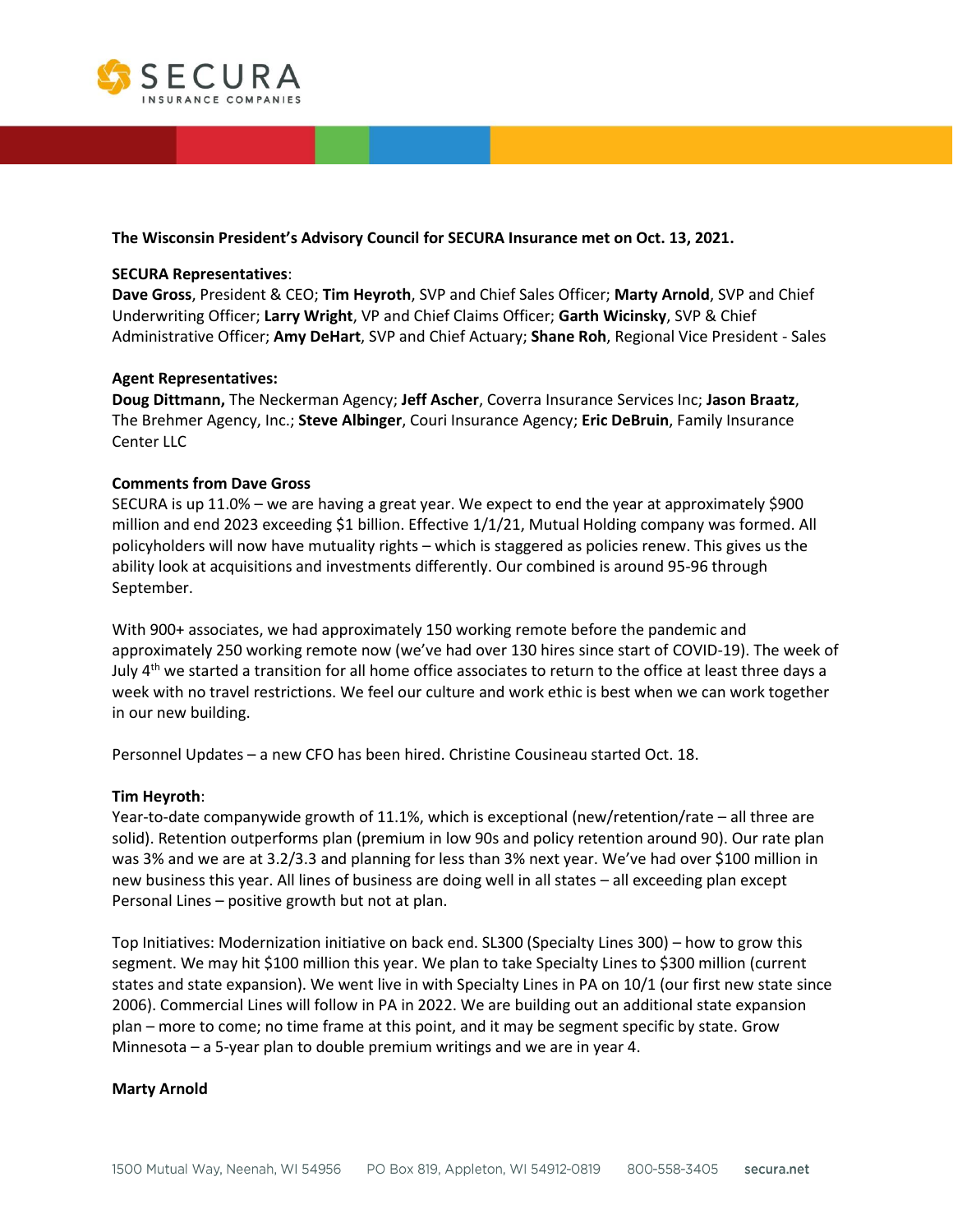All four business units are in good shape and profitable; 3 of 4 business units are growing in the double digits. All four are planned to grow next year; all profitable; by size (premium volume): Commercial; Personal/Farm-Ag/Specialty Lines. Specialty Lines may hit \$100 million by year-end.

Investment in staffing: We are onboarding more underwriters so we can get to all good opportunities, and we are expanding the Risk Management team as well. Commercial accounts for 48% of our premium and we are hoping for a Service Center sometime in quarter four of 2022; Farm/Ag is 19% of our writings; and Specialty Lines is the smallest unit, but growing the fastest and hope to be at \$100 million by year end.

Diana Buechel, VP Personal Lines, has announced her retirement. We are just starting the interview process.

### **Larry Wright**

Wisconsin had \$12.3 million in weather losses; \$50.2 million companywide with five major storms, but none that have reached Cat limits. It's been an excellent year. We hired Field Claims Representative Ross Freeman who has started to travel/introduce himself to agencies.

Jean Timm, Manager – Claims Customer Service, retired at the end of 2020, and Heidi Christensen has replaced her (she is also responsible for Roadside Rescuer). Tony Brecunier will be retiring at the end of 2021, and John Oehler has been selected as his replacement – we will try to schedule travel for John.

#### **Shane Roh**

Wisconsin is SECURA's largest state, and we are doing well. We've heard that Personal Lines rates are not competitive and our new business is down due to that. Retention is approximately 91.7%. Plan was +4.5%, and we are flat. Commercial Lines plan is +1.5%, and year-to-date we are at +9.5% – new business is slightly lower than plan, but premium retention is strong. We have been pushing rate, but that is leveling off. Specialty Lines plan is +5.5% and at +25.5% – some of this is premium growth due to exposures that fell off last year and are now added back on. Farm-Ag plan is +8.9% and we are at +5.5% – we feel things are back on the upswing and we are firm/solid and rate is sticking. The state overall plan is +3.9% and we are at +6.9%. We will finish close to \$270 million, and we are currently at a 45% loss ratio.

Reminder – continue to use SECURA BizLink<sup>SM</sup>. We now have 200+ classes included.

### **Garth Wicinsky**

We have five major initiatives for 2023 with state expansion being one of them that I will be leading. We continue to make large investments in our people. Work from home may continue next year with the current model. We will continue to monitor the marketplace and adjust if necessary.

#### **Amy Dehart**

Marty and I attended NAMIC and had a number of meetings with reinsurers. We were not allowed to attend meetings in London due to travel restrictions, so those were held via Zoom. We met with all major players. SECURA had a good year with not a lot of weather, so we aren't expecting our renewal to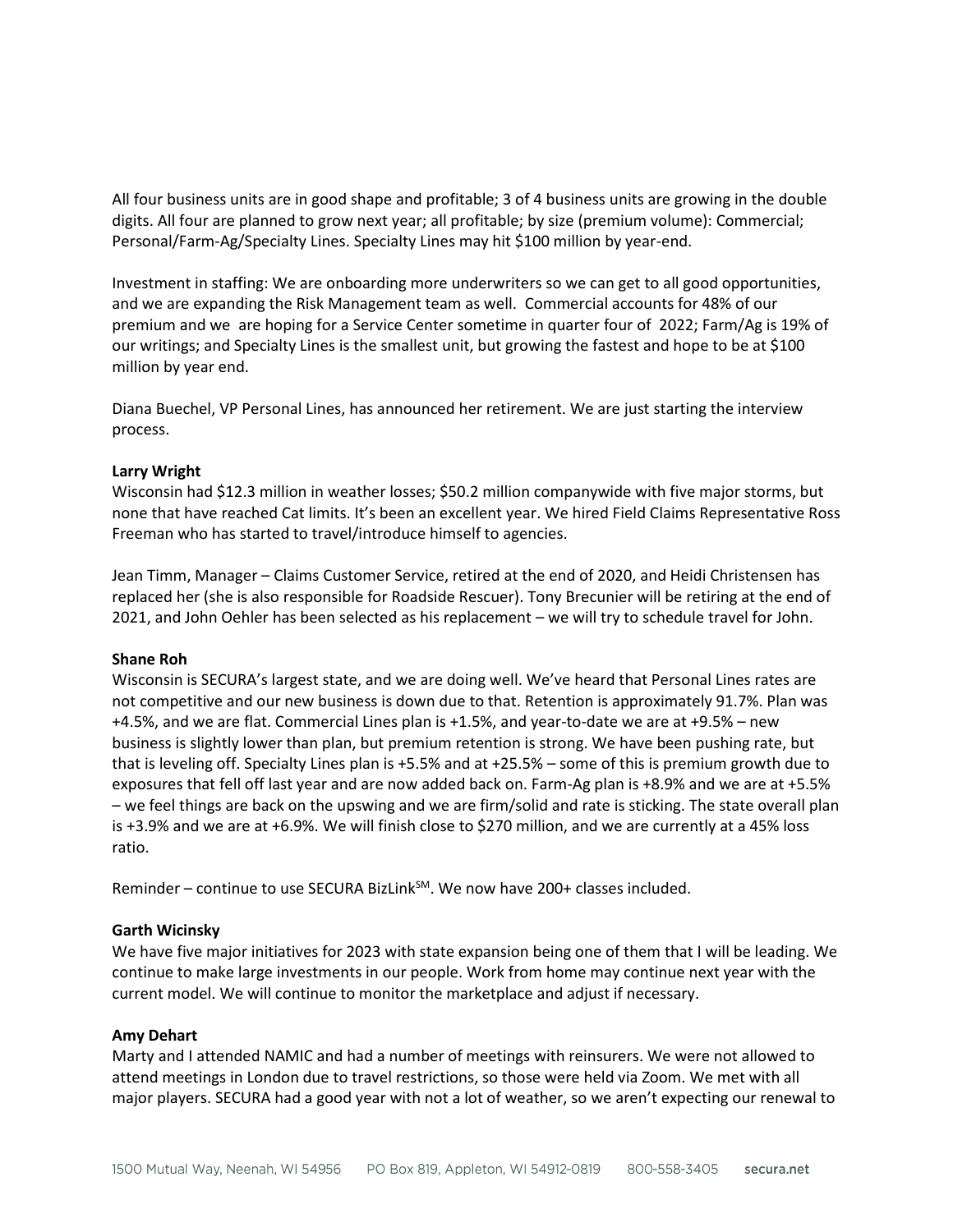remain as is with same limits but we may purchase additional coverage. Multi-year are allowed by some reinsurers, but we don't see this offered often.

SECURA BizLink: 75% of eligible business is received through BizLink, with an 89% satisfaction rate; BizLink continues to evolve and will develop more customer experience enhancements (straight through processing as well as other enhancements). \$8 million booked with 150+ classes. We are looking into an agency integration pilot (API's)/pilot Tarmika.

## **Specialty Lines**

*(Agent comments with SECURA responses)*

- 1. **Comment:** This area is doing great! **Response:** Thank you for this feedback. We are striving to be a great market for all of our independent agency partners.
- 2. **Comment:** Have you considered writing miscellaneous professional (like Philly)? It's a small premium, but we currently have to write separate policy. **Response:** Yes, we actually are looking at how we can do this today and how we may do more of this into the future. Stay tuned for progress on this product.
- 3. **Comment:** Will you be a part of the Service Center project? **Response:** The tentative plan is to be part of this eventually, but we may not be part of it out of the gate.
- 4. **Comment:** We would like to see you write for profit D&O. **Response:** For-Profit D&O is a very different animal from the NFP D&O we do today. We will add this to our list of potential products we could get into, but we would not expect any movement on this in the near term.
- 5. **Comment:** Fiduciary full management liability portfolio. Cyber is probably too difficult? Could you wrap them together? **Response:** This is a product we are looking into more as we have received this same request from other agency partners. We do some of this today like Cyber, EPLI, and Workplace Violence. However, we are not able to package all of these together today. Thank you for this feedback.
- 6. **Comment:** We would like to see broader opportunities on vacant buildings. **Response:** We are a market for vacant buildings, but if you would like that appetite expanded please let us know what you would like us to consider. Please contact your underwriter or sales manager to get the conversation started.
- 7. **Comment:** Have you thought about writing VRBO/home rental? These are not going away anytime soon.

**Response:** We have considered this, but we have not made it a priority at this point.

8. **Comment:** We would like to see you broaden your appetite – not just growing larger, but broader.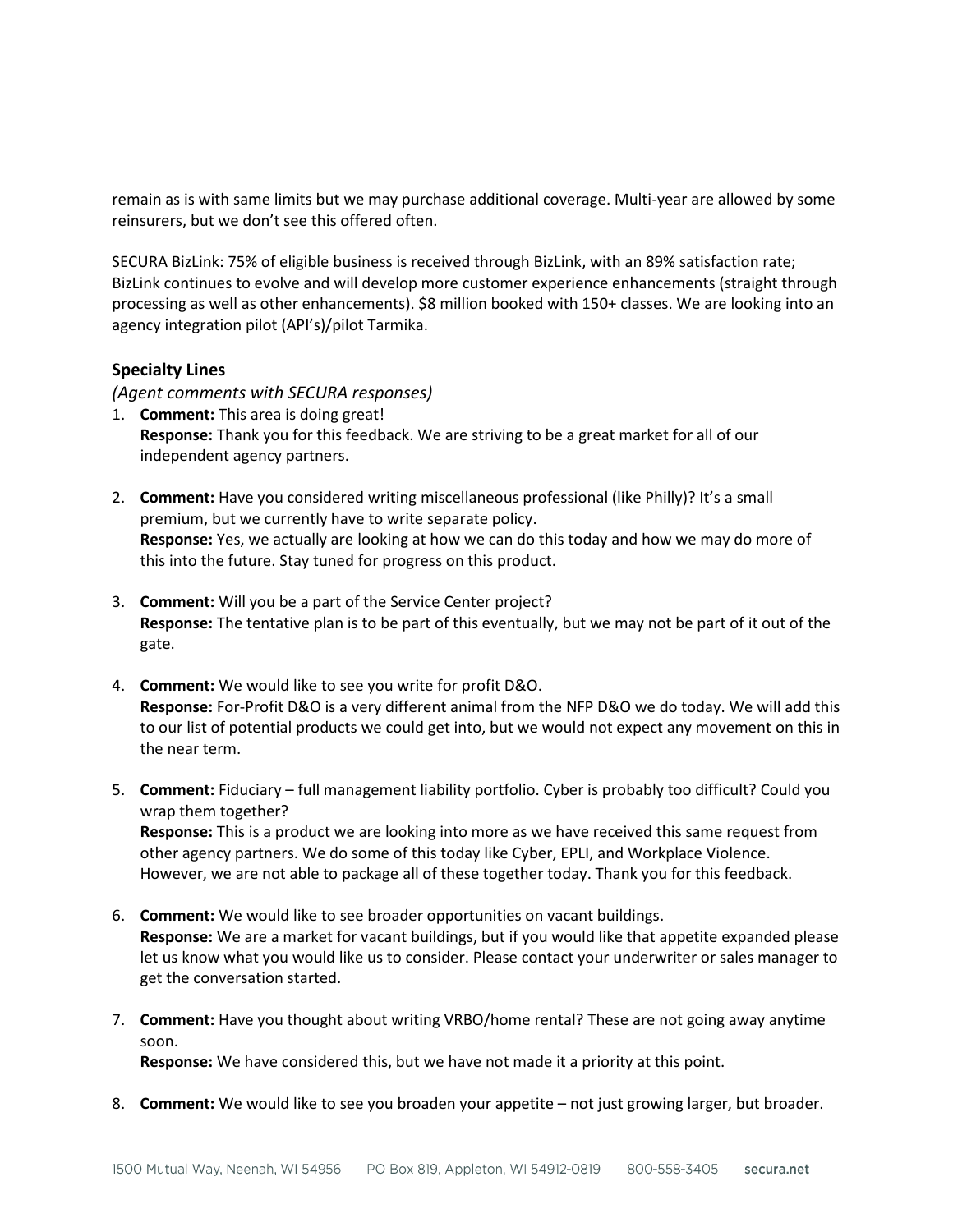**Response:** This is one of our main goals: to go deeper for our agency partners. We are looking at many different classes today and will be rolling out some "newness" in 2022. Stay tuned for more information coming down the road on that.

- 9. **Comment:** What are you writing? We mentioned the hit lists can we email these? **Response:** Fortunately, we have a very balanced book of business, which is largely made up of Human Service Risks, Specialty Contractors, and Sports/Recreation operations. If you look at pure premium, Human Service and Specialty Contracting are our largest segments. From a hit ratio perspective, our Sports/ Recreation segment has the highest hit ratio. We definitely appreciate any opportunity you can provide us in these segments. In regards to the email question, please contact your sales manager for more information on how these can be used.
- 10. **Comment:** Do you write sportsman's clubs? **Response:** Yes, this is a very profitable class for us. Please contact your underwriter or sales manager for more details.
- 11. **Comment:** We would like you to consider a volunteer accident policy. **Response:** Thank you for this suggestion. We are actually in the process of doing our due diligence on this product as we speak. We feel this is a coverage that is very complimentary of what we do today.

## **Commercial Lines**

## *(Agent comments with SECURA responses)*

- 1. **Comment:** Your current tiered approach to the Communicable Disease exclusion is fine. **Response:** Thank you. We strived to take a balanced, sensible approach to this exposure.
- 2. **Comment:** You play well in your space for Manufacturing. We don't have any complaints. **Response:** We appreciate hearing this. Manufacturing is certainly a class we would like to write more of.
- 3. **Comment:** We feel Manufacturing is property driven. **Response:** We agree property can often be a large piece of the puzzle when writing manufacturing risks. Our comfort level for larger property has grown over the years. We can now write \$50 million in property coverage per location with our current facultative reinsurance arrangement, and can approach the fac markets for even larger properties on the right risks.
- 4. **Comment:** What changes have recently been made to your manufacturing products form? **Response:** In November of 2020, we brought our Product Recall Expense coverage up to par with the market by adding Travel Cost Expense, removing the 80%/20% loss participation clause, adding options for Customer Loss Of Profit and Costs To Repurchase, Repair, Or Replace A Recalled Product, and other improvements. Another enhancement to our coverage offerings for manufacturers we are currently considering is providing an option on our Manufacturers E&O form to provide coverage for Work In Progress.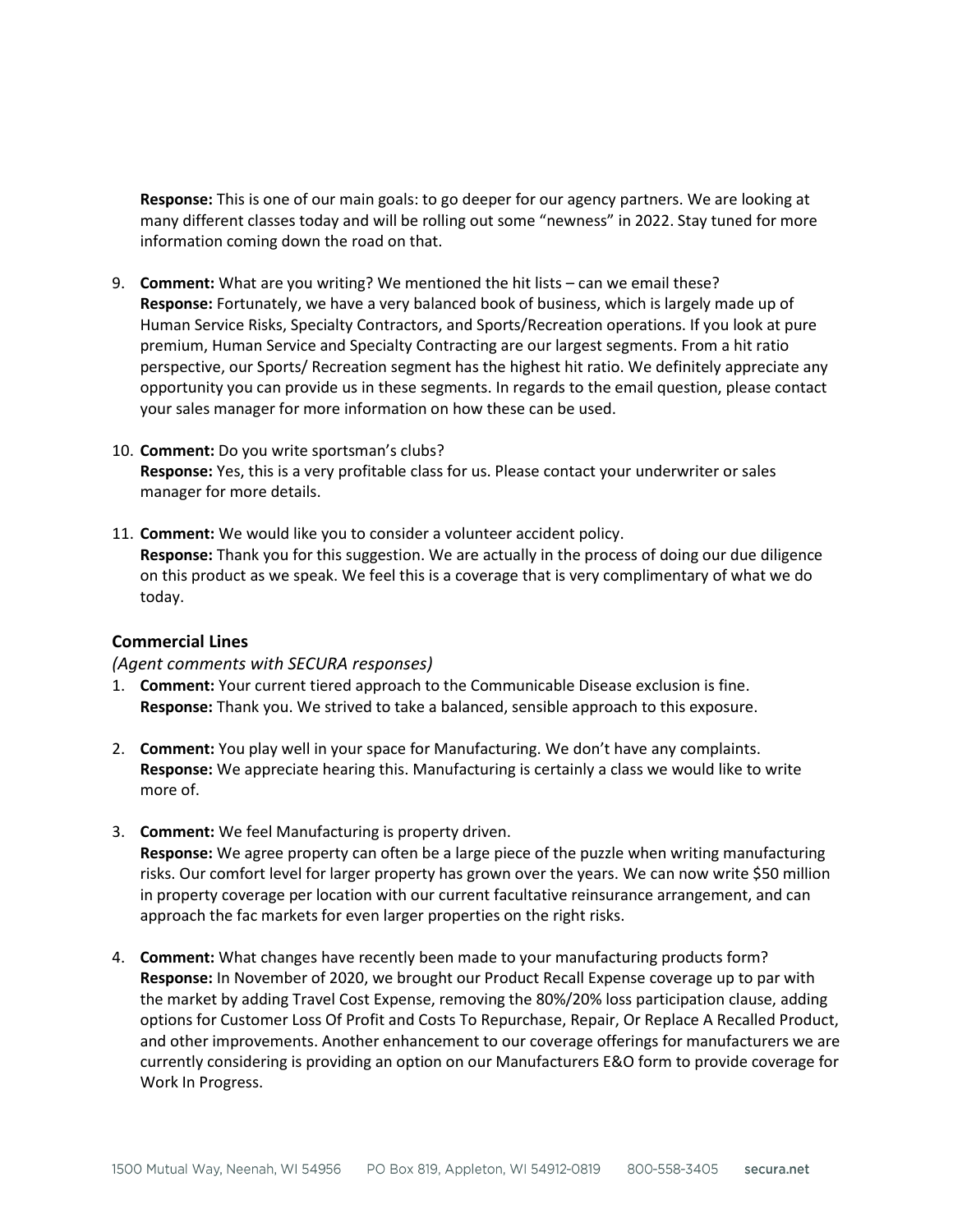- 5. **Comment:** We would like you to make underwriting forms editable and user friendly (i.e., drivers lists requests) for insured and/or agent.
- 6. **Comment:** You should send non-editable statement of values so the agent receives it ready to send to the insured.

**Response:** Thank you for these suggestions (in comments 5 and 6). We will forward this to our Commercial Lines Lean/R&D teams to further evaluate.

- 7. **Comment:** We would like simplified BI form. **Response:** We are currently evaluating our Business Income ALS form, including on what size risks we will require a more in-depth worksheet to be completed.
- 8. **Comment:** Do you have the ability to have standards by agency (i.e., include WRAPs, minimum coverages, etc.)? **Response:** We do not currently have the ability to program the automatic addition of individual coverages by agency.
- 9. **Comment:** We don't want EPL and Cyber. We feel most insureds need better Cyber coverage we use a standalone policy/carrier. **Response:** We have a big announcement coming out in the very near future on our new cyber liability product – Cyber Suite. Look for more news on this very soon!
- 10. **Comment:** Your service is good. **Response:** This is wonderful to hear. A high level of service is one of the most important aspects to our identity as a department and company.
- 11. **Comment:** What are your Service Center plans? Will there be a size of account expectation? It needs needs to be revenue neutral. Can you pick and choose accounts to be included? One carrier assigns a specific individual for the agency business, and that seems to work well. **Response:** At this time, we are looking to target accounts less than \$10,000 in premium and all Commercial Lines classes except trucking. The agency can pick and choose which accounts they want placed into our service center, and our services would start any time after a new business is written with us. We have not yet made any final decisions about commissions on business placed in the service center. Based on our staffing plans when we launch, we feel the best method of providing fast, efficient service will be to use a pool approach, but are open to reconsidering this model based on the expectations of our agents. We currently have a team dedicated to developing our service center, and we will share more information as we get closer to launching.
- 12. **Comment:** Please continue to expand BizLink classes.

**Response:** We now have over 160 Commercial Lines classes of business live in BizLink, and approximately 200 total when Farm-Ag and Specialty Lines are included. Our focus in 2022 will be on user enhancement upgrades to BizLink based on feedback from our agency force, with an eye toward adding some additional Commercial Lines classes in 2023.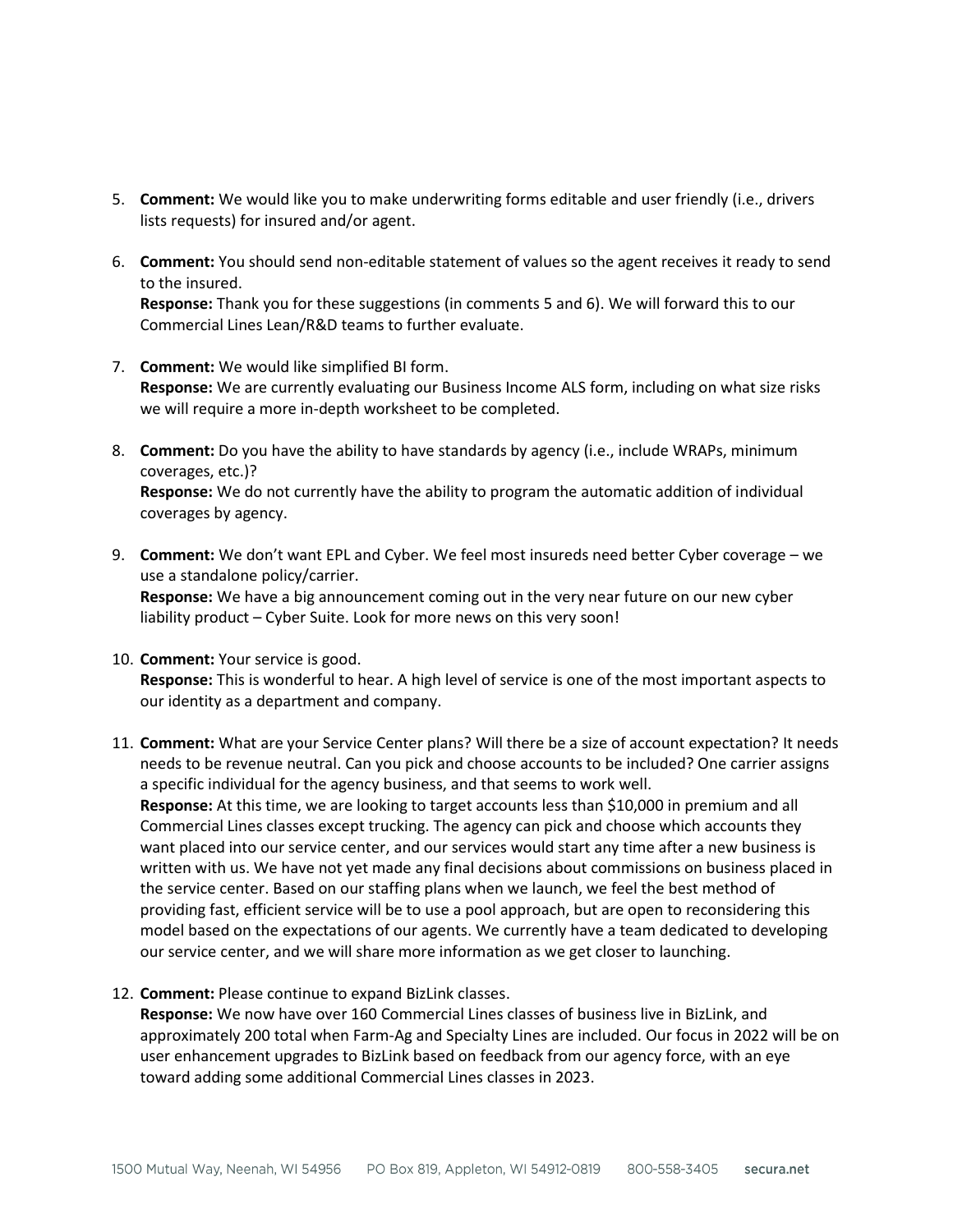13. **Comment:** We don't like that you require \$10,000 minimum property coverage for TC to quote in BizLink.

**Response:** We require this small amount of property coverage as it allows us to offer our Contractor WRAP which includes dozens of extra coverages, including for Tools, Employee's Tools, Installation Floater, and Theft of Clients Property. However, we also know that very small contracting accounts can be price sensitive, so in March we lowered our minimum premiums to make these small accounts more competitive.

## 14. **Comment:** BizLink is great.

**Response:** Thank you! We made a huge investment into BizLink because we knew our agents needed an easy to use solution for rating small business in their agencies. We're so glad to hear you like the product so far, and we'll continue to add functionality and make improvements in the future.

- 15. **Comment:** We feel that using a company like Tarmika will make BizLink classes more price driven with easy access to all carrier pricing, etc. Why are you following this path? **Response:** Tarmika, Dais, and other Agency Integration vendors are working to simplify and gain efficiencies around the submission and quoting process. SECURA has acknowledged that feedback from some agency partners, and we are looking at building our capabilities to interact with these vendors. This will allow us to write business we may not have access to. SECURA will continue to work with our agency partners who are submitting business through email and other channels.
- 16. **Comment:** How much of your growth is auditable premium? **Response:** Through the end of September, we have booked \$1,648,978 in net positive audit premium in Wisconsin Commercial Lines.
- 17. **Comment:** We have concerns with work from home and the number of associates you will be hiring. We feel much learning is work environment collaboration. **Response:** Like so many other companies, we are trying to balance associate health and safety with our belief in the mantra of "Better Together." Starting on July 1 of this year, we decided to require home office employees to work at least 3 days per week in the office. After spikes in numbers based on the Delta variant, we allowed those associates who felt safer working from home to do so. We will continue to monitor and adjust as new data and information becomes available.

## **Personal Lines**

### *(Agent comments with SECURA responses)*

- 1. **Comment:** You need to write wood shake shingles. **Response:** Homes with wood shake shingles are eligible in Wisconsin subject to a small surcharge.
- 2. **Comment:** We would like to see you write motorcycles ease issue. **Response:** This is a large project and is currently not scheduled. SECURA writes umbrella coverage over other carriers' underlying motorcycle policy. We understand this is an ease of doing business issue.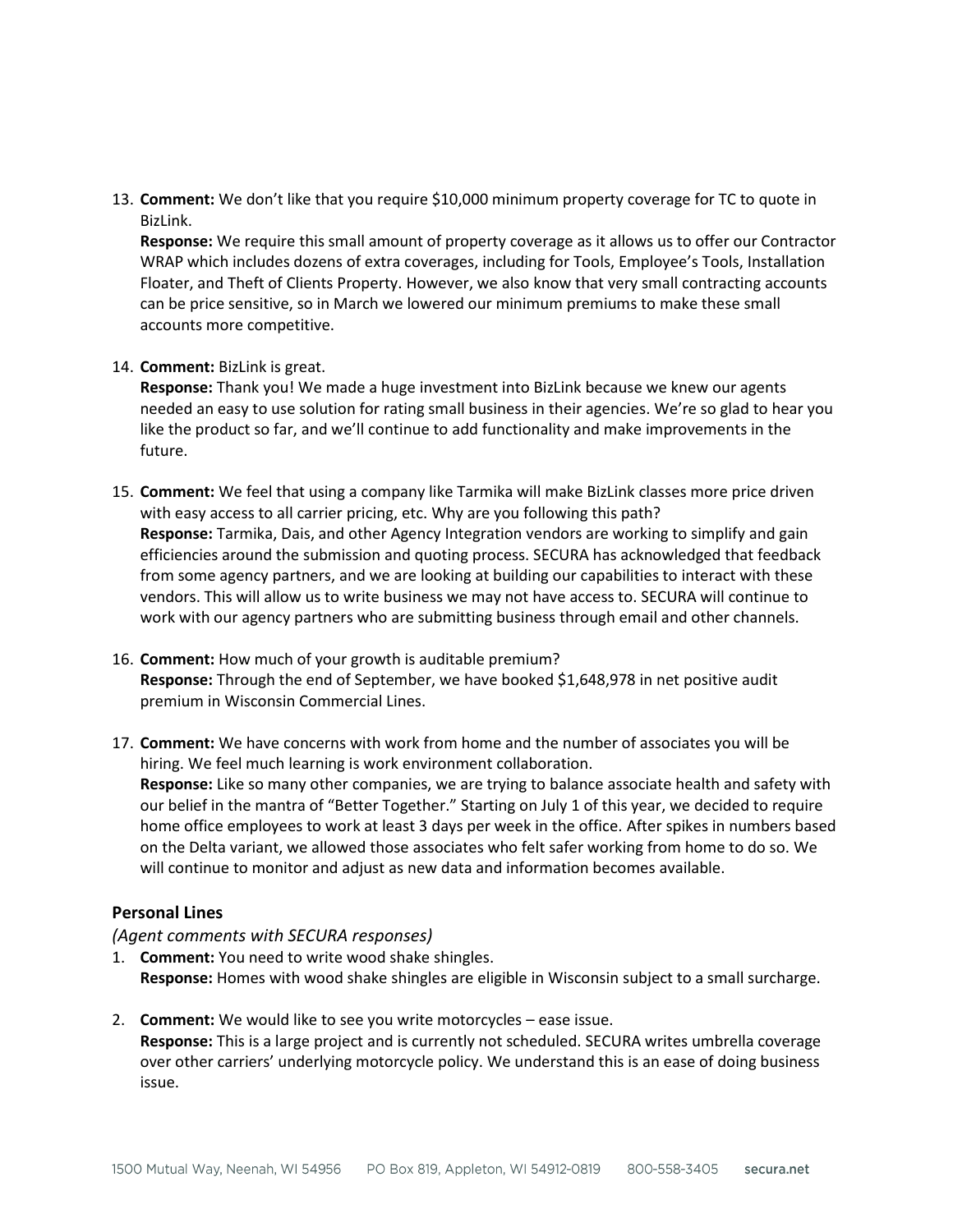3. **Comment:** Cyber is becoming more relevant.

**Response:** We agree and have a tentative framework developed on how cyber coverage would work in the MILE-STONE package policy. We consider this our number one product enhancement and will ideally roll this out sometime in 2022.

- 4. **Comment:** With electric/autonomous vehicles, more cyber may be necessary. **Response:** We agree that this is an emerging issue likely needing high limits.
- 5. **Comment:** We would like to see you expand into Florida to write seasonals for current insureds. **Response:** We currently have no plans to write seasonal properties on a primary basis in Florida.

# **Farm-Ag Lines**

*(Agent comments with SECURA responses)* 

- 1. **Comment:** This area is doing well. **Response:** Thank you for that feedback! We will continue to do our best to support our independent agent partners!
- 2. **Comment:** News of West Bend and Integrity dabbling in this area. We feel Farm-Ag has been a huge strategic advantage for SECURA. **Response:** We are aware of their entry into this space, and we are monitoring their efforts. We are not concerned by additional competition in this space.
- 3. **Comment:** We like your stability. **Response:** Thank you for that feedback! One of our goals is to provide the stability that our independent agents are seeking!
- 4. **Comment:** You need widen the "farm" definition (different animals one offs). Many farms are diversifying to make ends meet.

**Response:** We regularly evaluate product and appetite and are open for discussion on different risks. If you have a specific suggestion, please contact your sales manager or underwriter and pass it along! We appreciate suggestions and feedback as we use this when making product upgrades and appetite adjustments.

- 5. **Comment:** We would like to see EPLI. **Response:** This coverage is available today, but it requires an additional policy in order to obtain coverage. We are very interested in providing coverage on the Farm Protector policy. This is something we are exploring, but we do not have a definitive date at this time.
- 6. **Comment:** Continue to enhance coverages as needed. **Response:** You can count on us continuing to look for opportunities to improve coverage!
- 7. **Comment:** Your rec vehicle pricing is high.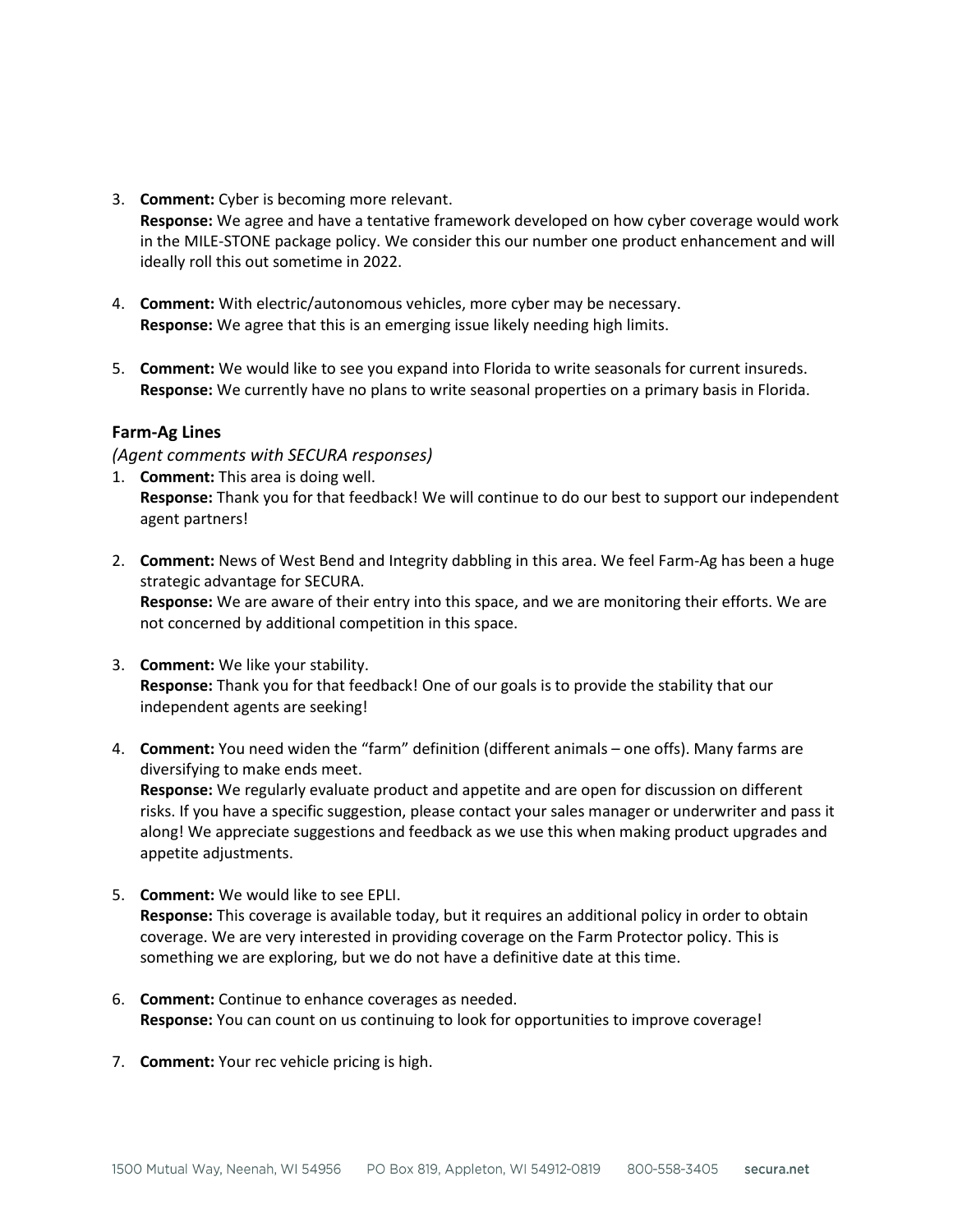**Response:** We haven't touched rec vehicle rates in several years other than a slight reduction to liability rates in the last couple of years. If you have specific cases, please contact your underwriter.

- 8. **Comment:** We like that the departments communicate well and you transfer between if something is submitted to the incorrect area. **Response:** Thank you for that feedback as all underwriting divisions strive to be as clear and transparent in communication and try to avoid making our agents jump through hoops to write business with SECURA.
- 9. **Comment:** We would like to see you expand into Kansas and Missouri. You already do Ag and Commercial there, and this just seems to make sense to expand. **Response:** State expansion has been something we are interested in pursuing. Kansas would be on our radar, but we have no immediate plans at this time. Missouri is a state we are watching, but it is dominated by captive agency companies and results have been poor historically. Missouri is not currently in our immediate plans for expansion.

## **Claims**

*(Agent comments with SECURA responses.)*

- 1. **Comment:** Claims have been great all good/very proactive. **Response:** Thank you for the compliment. We appreciate it very much.
- 2. **Comment:** We love that you are proactive with claims. **Response:** Thank you for the positive feedback.
- 3. **Comment:** We have heard there are coverage exclusions on auto policies if in autonomous mode. **Response:** We have not heard of any policies that have added an exclusion for an accident occurring in autonomous mode. We have heard that there will be a debate about any attempt to subrogate the manufacturer and a question around liability – can you really be at fault/negligent for an accident on autonomous mode? We would expect that the courts are going to have to weigh in at some point.
- 4. **Comment:** Are there costs/repair concerns with electric and autonomous vehicles? **Response:** Electric vehicle cost drivers are around damage to the batteries or wiring if the vehicle has a hard hit. The body of the vehicle is similar to fueled vehicles so that is not really a concern from a claims perspective. We continue to monitor the industry around electric and autonomous vehicles. Tesla continues to be a concern because there are only a few certified repair centers so often times we have to pay a larger tow to get the insured's vehicle to a Tesla-certified repair facility and we work with the shop to confirm they can do the necessary repair before we get the vehicle to the repair shop.
- 5. **Comment:** Nurse Hotline seems to have staffing issues recently. **Response:** We agree and are aware of it. Thank you for raising up this concern. We apologize for any service delays and frustration that this is causing you and your customers. We have been in constant communication with Medcor regarding service level standards. This is a unique time and there is a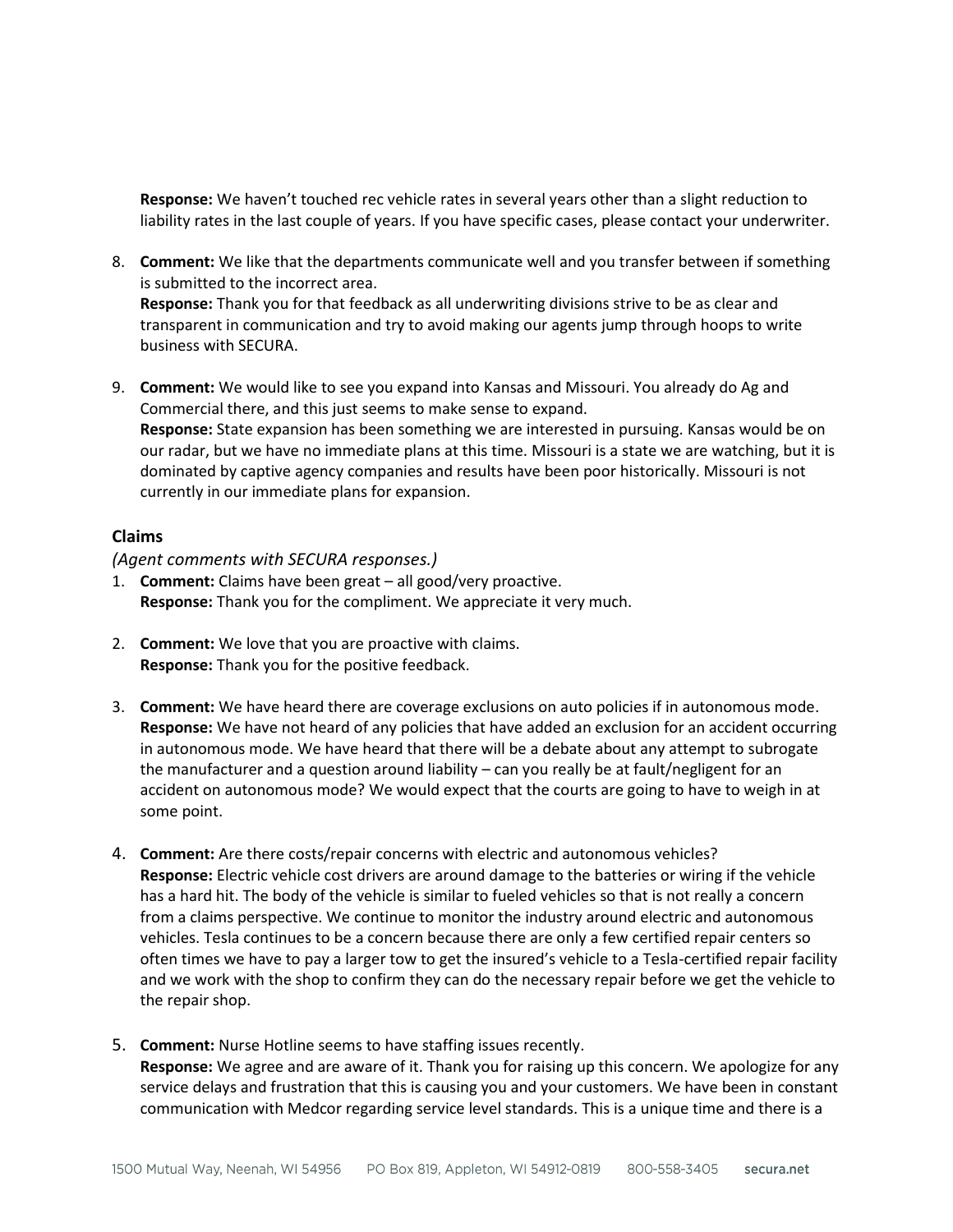high demand for healthcare professionals. We will continue to have discussions with Medcor and impress upon them our sense of urgency to get this solved for all of our customers. We also have heard from you that they are a best in class vendor and despite their short-term staffing issues, you recommend that we not look for a new vendor but work with them to get this resolved as soon as possible.

Jessica Schmidt is our Claim Account Coordinator. You can reach her a[t jschmidt@secura.net](mailto:jschmidt@secura.net) or 920-830-4310. She is a fantastic resource for our larger accounts. She can also help relay what services SECURA Work Comp can provide.

# **Risk Management**

*(Agent comments with SECURA responses)*

1. **Comment:** We are seeing more accessibility. All good.

**Response:** We're happy to hear you feel the Risk Management Consultants are more accessible to you. Now that we're getting into the field more often, you should see that continue to grow. Don't hesitate to contact your RMC, sales manager, or underwriters if you or your insureds need Risk Management assistance.

# **Miscellaneous**

*(Agent comments with SECURA responses)*

1. **Comment:** We use and like your sell sheets, but we don't like that we have to go to your site for them.

**Response:** Thank you for this feedback. We are looking into other ways to incorporate the sell sheets into our processes. Currently, you can select sell sheets in FarmLink and MILE-STONE Link, in addition to accessing them via AgentLink. We also have an enhancement planned in BizLink to allow you to attach sell sheets.

- 2. **Comment:** Your Sales Managers are great now more than ever you need to stay in front of your agencies. They are a true extension of SECURA.
- 3. **Comment:** We love that all of your associates seem to be accessible. **Response:** We are a company of divide and conquer. We welcome a wide variety of entry points to help deepen our relationships.
- 4. **Comment:** With work from home, is there concern on how you keep your culture, which is crucial, with associates who haven't been there/lived it, etc.? **Response:** Our hybrid approach allows associates to be inside the home office to live and feel our culture.
- 5. **Comment:** Your people are great! **Response:** Thanks for this comment. The atmosphere and culture at SECURA allows each associate to shine with the service they provide.
- 6. **Comment:** Most marketing efforts have been moved to digital.